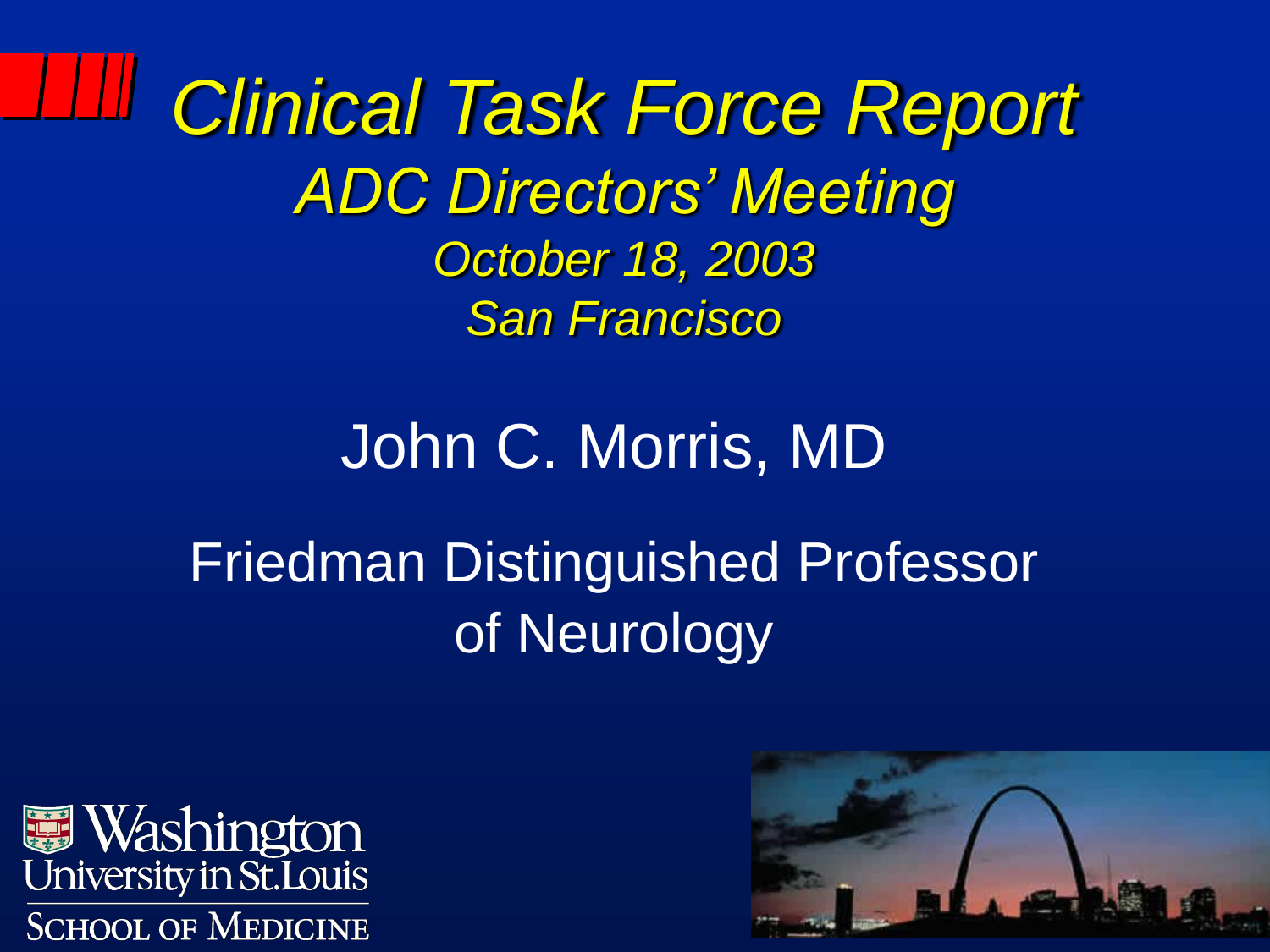# *Review*

Principle **•** NIA mandate

**Goals** 

- View all ADCs as one database
- Allow many research questions to be addressed
- **Promote collaborative studies**

Collaboration requires a uniform dataset

- Shared measures
- Standardized administration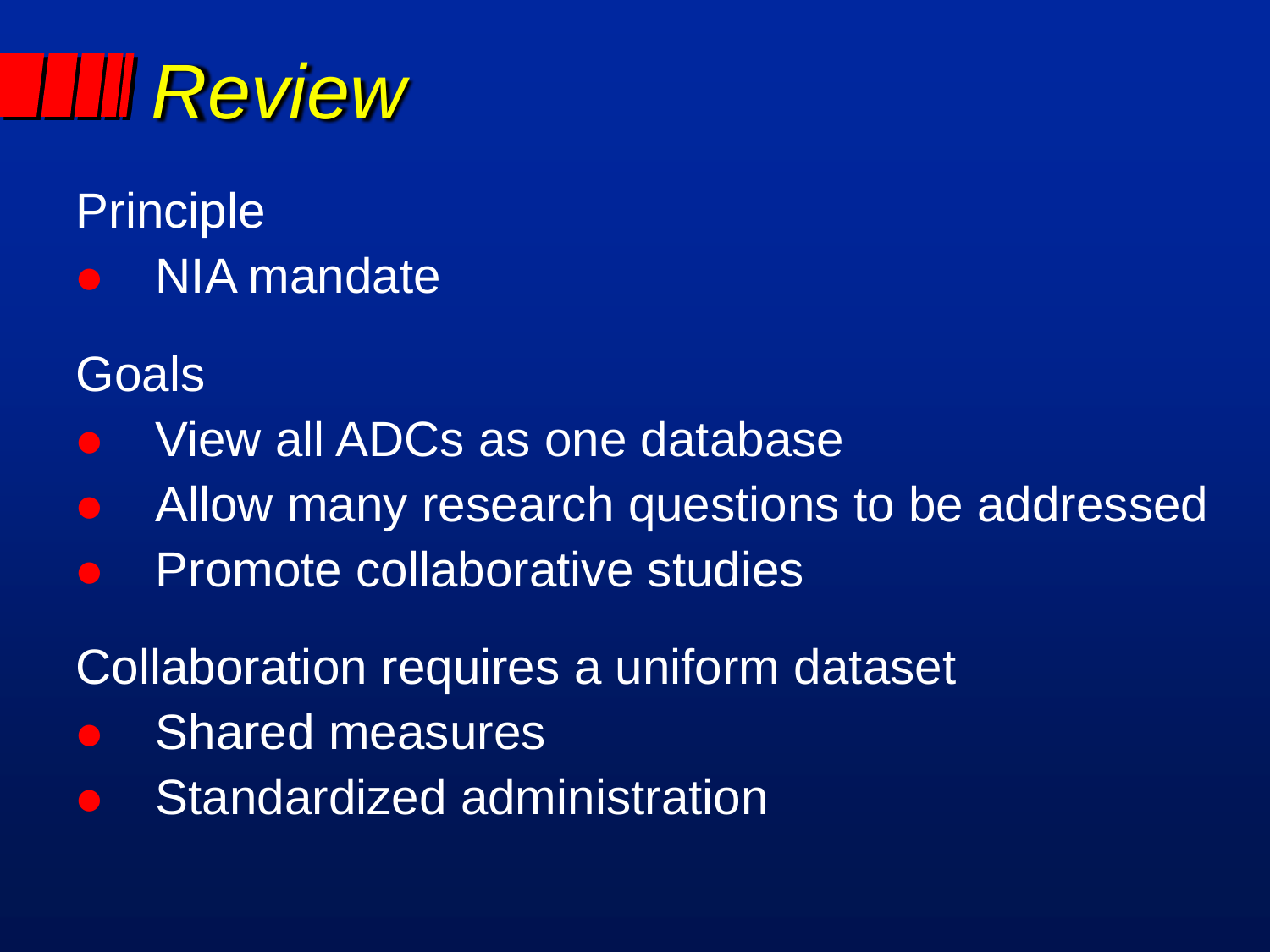### *Review*

- Task Force appointed by NIA (9/02) • Through 10/02 - 3/03, developed batteries of clinical and neuropsych measures
- **Draft batteries presented at ADC** Directors' Meeting, March 29, 2003 (Honolulu)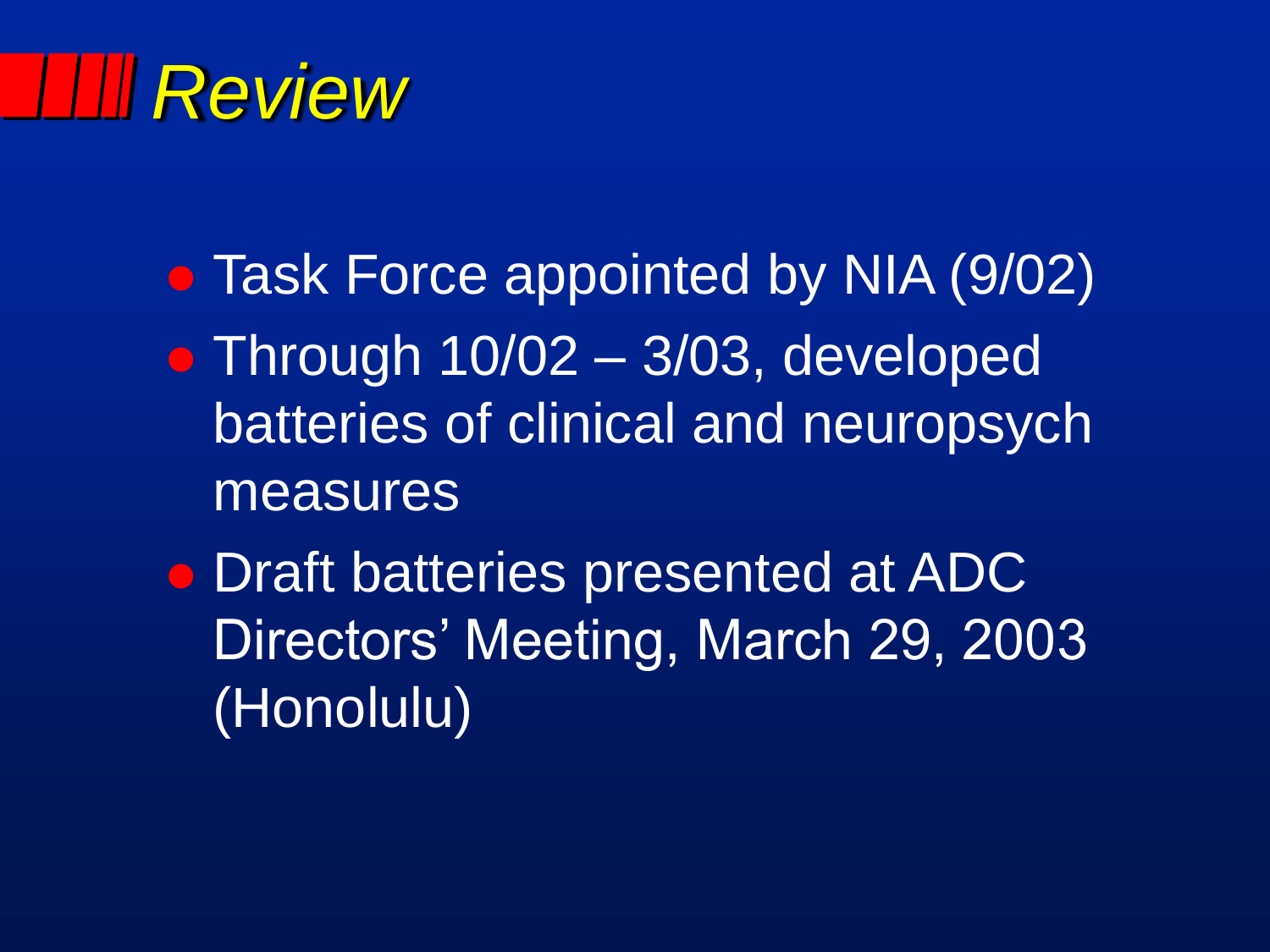### *Feedback*

- Minimum database not minimal
- Will interfere with current batteries in use at individual ADCs
- Burden/effort to incorporate
- Not all controls have informants
- A single battery will not optimally address all subject groups
- **Not hypothesis driven**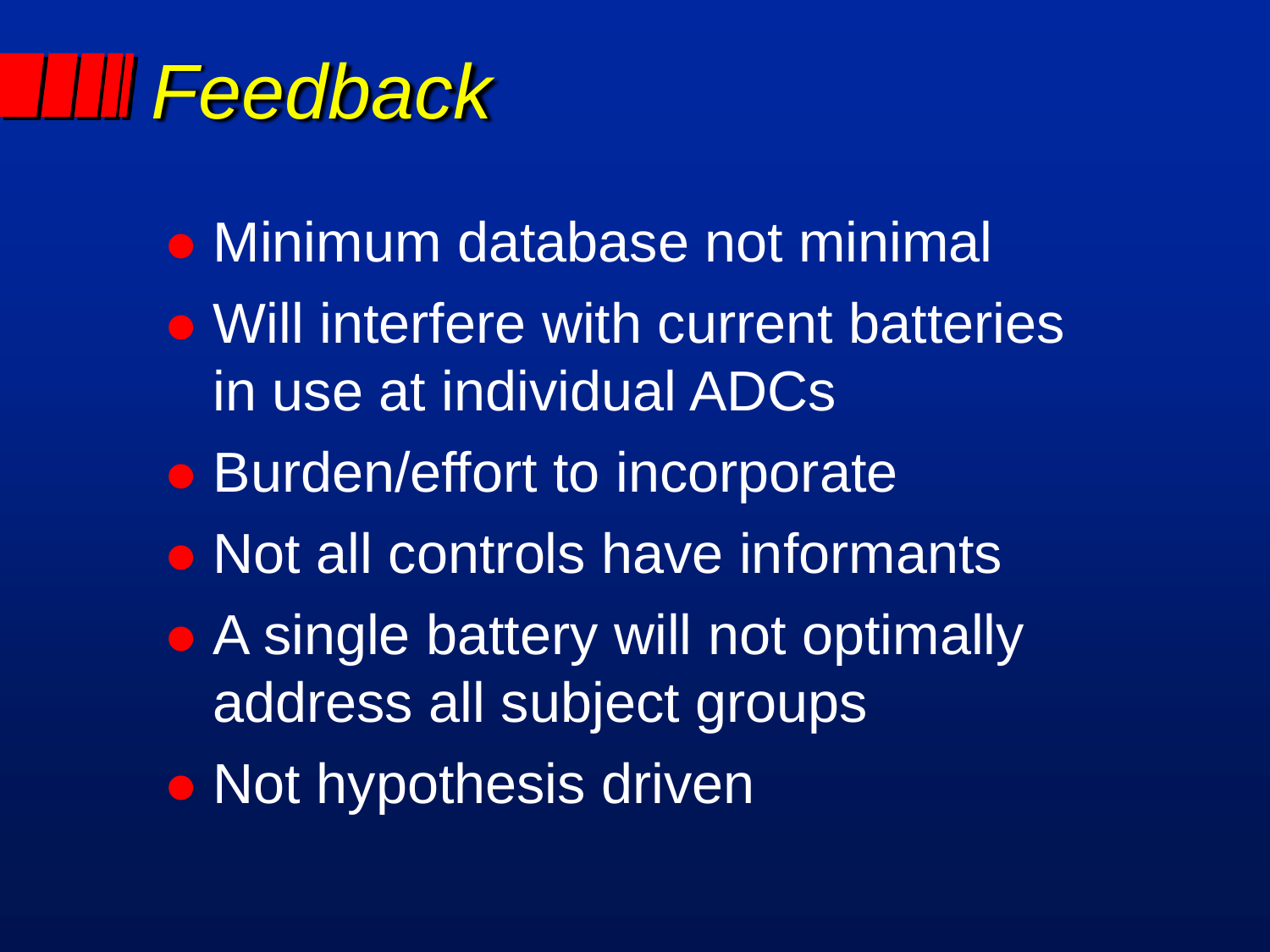# *Consensus*

A state of mutual agreement among members of a group where all legitimate concerns of individuals have been addressed to the satisfaction of the group (Saint & Lawson, 1994)

- **Agreement means unity (not unanimity)**
- **Each person has the opportunity to express** concerns that are understood and considered by group members
- **Trust**
- **Focus on facts**

• Commitment to the group above self interests